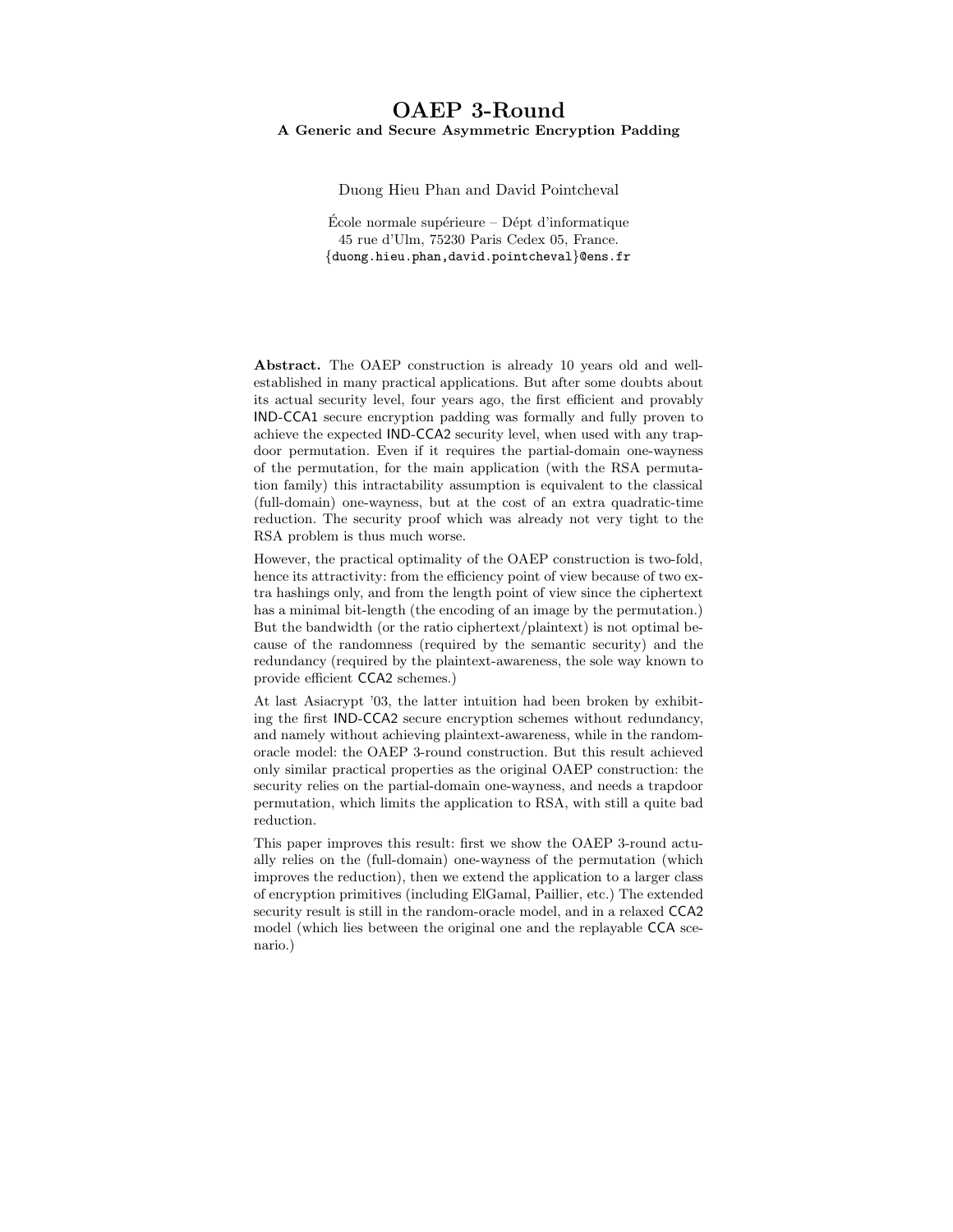## 1 Introduction

The OAEP construction  $[4, 12, 13]$  is now well-known and widely used, since it is an efficient and secure padding. However, the latter property had been recently called into question: indeed, contrarily to the widely admitted result, the security cannot be based on the sole one-wayness of the permutation [28], but the partial-domain one-wayness [12, 13]. For an application to RSA, the main trapdoor one-way permutation, the two problems are equivalent, but the security reduction is much worse than believed, because of a quadratic reduction between the two above problems.

There is also a second drawback of the OAEP construction, since its use is limited to permutations. It can definitely not apply to any function, as tried and failed on the NTRU primitive [15].

Finally, the optimality, as claimed in the name of the construction, is ambiguous and not clear: from the efficiency point of view, the extra cost for encryption and decryption is just two more hashings which is indeed quite good. But the most important optimality was certainly from the length point of view: the ciphertext is just an image by the permutation, and thus the shortest as possible. However, another important parameter is the bandwidth, or the ratio ciphertext/plaintext, which is not optimal: the construction requires a randomness over 2k bits for a semantic security in  $2^{-k}$ , and redundancy over k bits for preventing chosen-ciphertext attacks (plaintext-awareness): the ciphertext is thus at least 3k bits as large as the plaintext.

### 1.1 Related Work

Right after the Shoup's remark about the security of OAEP [28], several alternatives to OAEP have been proposed: OAEP+ (by Shoup himself) and SAEP,  $SAEP+$  (by Boneh [6]) but either the bandwidth, or the reduction cost remain pretty bad. Furthermore, their use was still limited to permutations.

About generic paddings applicable to more general encryption primitives, one had to wait five years after the OAEP proposal to see the first efficient suggestions: Fujisaki–Okamoto [10, 11] proposed the first constructions, then Pointcheval [23] suggested one, and eventually Okamoto–Pointcheval [18] introduced the most efficient construction, called REACT. However, all these proposals are far to be optimal for the ciphertext size. They indeed apply, in the random-oracle model, the general approach of symmetric and asymmetric components integration [27]: an ephemeral key is first encrypted using keyencapsulation, then this key is used on the plaintext with a symmetric encryption scheme (which is either already secure against chosen-ciphertext attacks, or made so by appending a MAC – or a tag with a random oracle, for achieving plaintext-awareness.)

Plaintext-awareness [4, 3] was indeed the essential ingredient to achieve IND-CCA2 security in the random-oracle model: it makes the simulation of the decryption oracle quite easy, by rejecting almost all the decryption queries, unless the plaintext is clearly known. But this property reduces the bandwidth since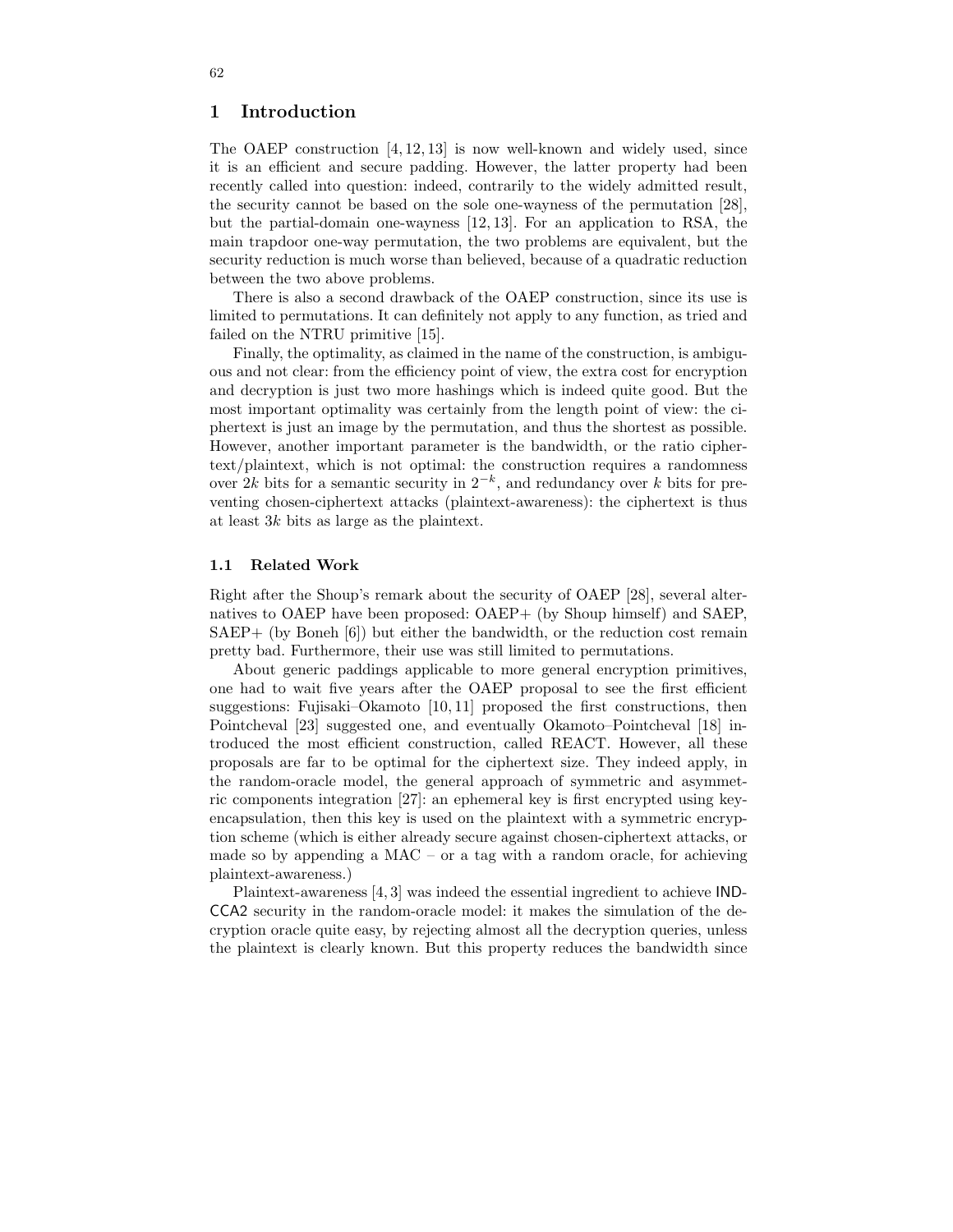"unnecessary" redundancy is introduced. Randomness is required for the semantic security, but this is the sole mandatory extra data for constructing a secure ciphertext. At last Asiacrypt [21], the first encryption schemes with just such a randomness, but no redundancy, has been proposed: plaintext-awareness is no longer achieved, since any ciphertext is valid and corresponds to a plaintext. But this does not exclude the IND-CCA2 security level. In that paper [21], we indeed proved that an extension of OAEP, with 3 rounds but without redundancy, provides an IND-CCA2 secure encryption scheme, with any trapdoor permutation, but again under the partial-domain one-wayness. Hence a bad security reduction.

Note 1. The classical OAEP [4] construction can be seen as a 2-round Feistel network, while our proposal [21] was a 3-round network, hence the name OAEP 3-round. By the way, one should notice that SAEP [6] can be seen as a 1-round Feistel network.

## 1.2 Achievements

In this paper, we address the two above problems: the bad security reduction of the OAEP constructions, because of the need of the intractability of the partialdomain one-wayness; and the restriction to permutations.

First, we show that, contrarily to the OAEP (2-round) construction which cannot rely on the (full-domain) one-wayness, the OAEP 3-round simply requires the (full-domain) one-wayness: because of the third round, the adversary looses any control on the  $r$  value. It is not able to make ciphertexts with the same  $r$ , without querying it.

Then, we extend the application of OAEP 3-round to a larger class of encryption primitives: it applies to any efficiently computable probabilistic injection  $f: E \times R \to F$ , which maps any  $x \in E$  into F in a probabilistic way according to the random string  $\rho \in \mathbb{R}$ . We need this function to be one-way: given  $y \in \mathbb{F}$ , it must be hard to recover  $x \in E$  (we do not mind about the random string  $\rho$ ); this probabilistic function also needs to satisfy uniformity properties which are implied by a simple requirement: f is a bijection from  $E \times R$  onto F. Some additional restrictions will appear in the security proof:

- we cannot really consider the CCA2 scenario, but a relaxed one denoted RCCA, which is between the usual one and the replayable CCA2 introduced last year [7] and considered enough in many applications.
- the simulation will need a decisional oracle which checks whether two elements in F have the same pre-images in E. The security result will thus be related to the well-known gap-problems [19, 18].

This extension allows *almost* optimal bandwidths for many very efficient asymmetric encryption schemes, with an IND-RCCA security level related to gapproblems (e.g. an ElGamal variant related to the Gap Diffie-Hellman problem.) Note that the application to trapdoor one-way permutations like RSA results in a much more efficient security result, and provides an IND-CCA2 encryption scheme under the sole one-wayness intractability assumption.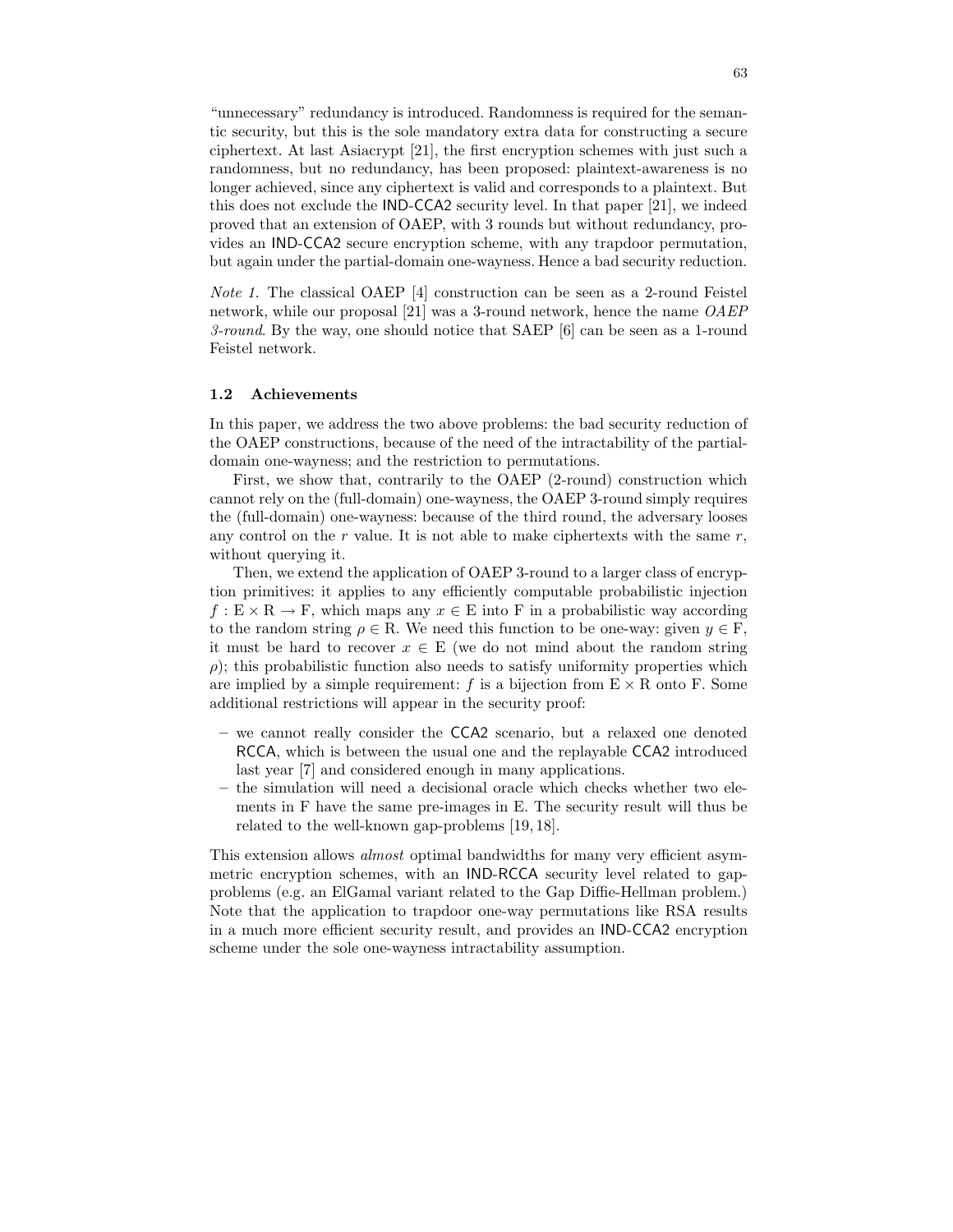This paper is then organized as follows: in the next section, we review the classical security model for asymmetric encryption, and present our new CCAvariant. In section 3, we present the OAEP 3-round construction for any probabilistic injection, with some concrete applications. The security result is presented and proven in section 4.

# 2 Security Model

In this section, we review the security model widely admitted for asymmetric encryption. Then, we consider some relaxed CCA-variants. First, let us briefly remind that a public-key encryption scheme  $\mathcal S$  is defined by three algorithms: the key generation algorithm  $\mathcal{K}(1^k)$ , which produces a pair of matching public and private keys (pk, sk); the encryption algorithm  $\mathcal{E}_{\text{pk}}(m;r)$  which outputs a ciphertext c corresponding to the plaintext  $m \in \mathcal{M}$ , using random coins  $r \in \mathcal{R}$ ; and the decryption algorithm  $\mathcal{D}_{sk}(c)$  which outputs the plaintext m associated to the ciphertext c.

#### 2.1 Classical Security Notions

Beyond one-wayness, which is the basic security level for an encryption scheme, it is now well-admitted to require semantic security (a.k.a. polynomial security or indistinguishability of encryptions [14], denoted IND): if the attacker has some a priori information about the plaintext, it should not learn more with the view of the ciphertext. More formally, this security notion requires the computational indistinguishability between two messages, chosen by the adversary, one of which has been encrypted, which one has been actually encrypted with a probability significantly better than one half: the advantage  $\mathsf{Adv}_{\mathcal{S}}^{\mathsf{ind}}(\mathcal{A})$ , where the adversary A is seen as a 2-stage Turing machine  $(A_1, A_2)$ , should be negligible, where  $\mathsf{Adv}_{\mathcal{S}}^{\mathsf{ind}}(\mathcal{A})$  is formally defined as

$$
2 \times \Pr \left[ (\mathsf{pk}, \mathsf{sk}) \leftarrow \mathcal{K}(1^k), (m_0, m_1, s) \leftarrow A_1(\mathsf{pk}), b \stackrel{R}{\leftarrow} \{0, 1\}, c = \mathcal{E}_{\mathsf{pk}}(m_b) : A_2(m_0, m_1, s, c) = b \right] - 1.
$$

Stronger security notions have also been defined thereafter (namely the nonmalleability  $[8]$ , but we won't deal with it since it is similar to the semantic security in several scenarios [3, 5].

On the other hand, an attacker can use many kinds of attacks, according to the available information: since we are considering asymmetric encryption, the adversary can encrypt any plaintext of its choice with the public key, hence the basic chosen-plaintext attack. But the strongest attack is definitely when the adversary has an unlimited access to the decryption oracle itself, adaptive chosen-ciphertext attacks [25], denoted CCA or CCA2 (by opposition to the earlier lunchtime attacks [17], denoted CCA1, where this oracle access is limited until the challenge is known.) From now, we simply use CCA instead of CCA2 since we focus on adaptive adversaries.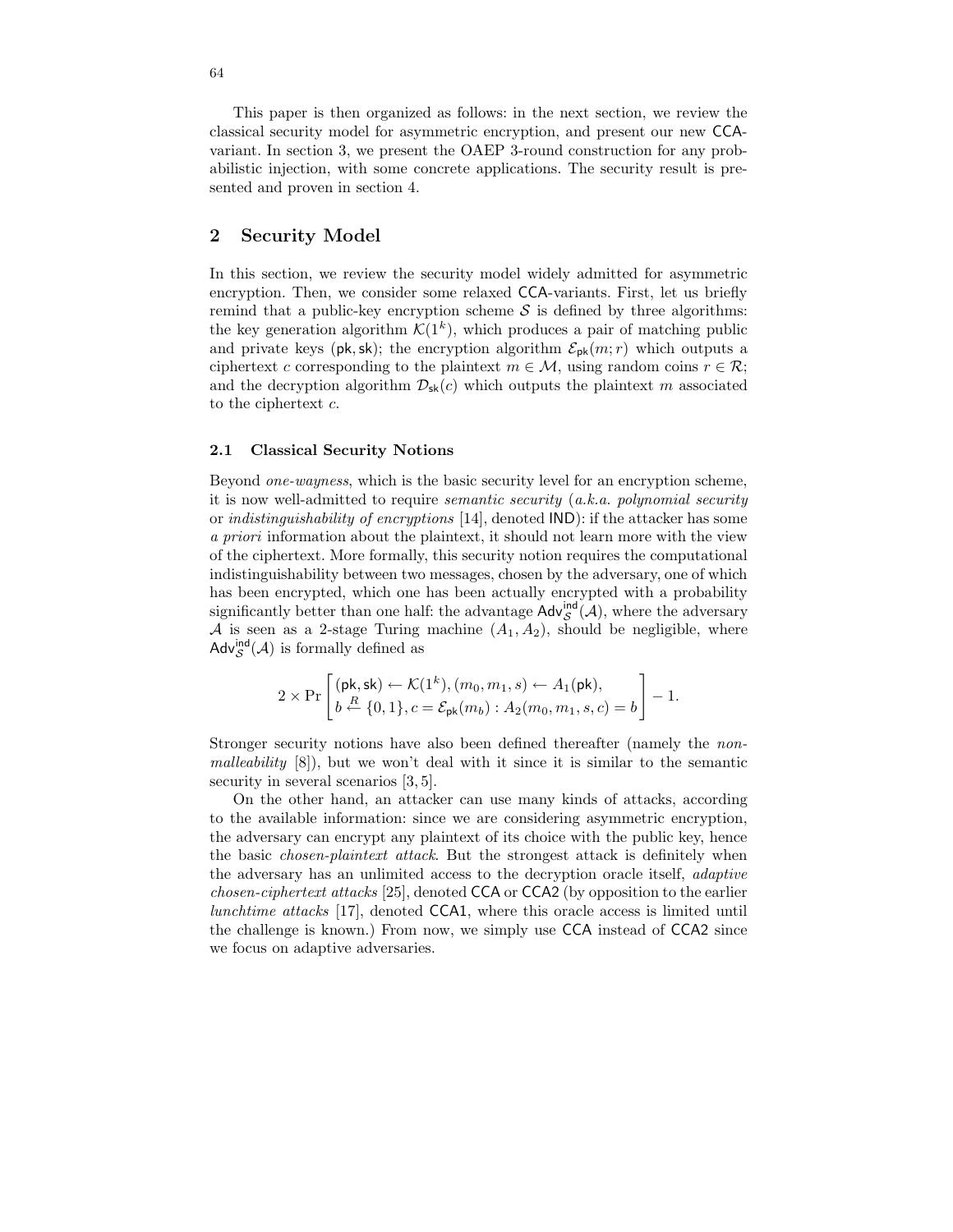The strongest security notion that we now widely consider is the semantic security against adaptive chosen-ciphertext attacks denoted IND-CCA —where the adversary just wants to distinguish which plaintext, between two messages of its choice, had been encrypted; it can ask any query to a decryption oracle (except the challenge ciphertext).

### 2.2 Relaxed CCA-Security

First, at Eurocrypt '02, An *et al* [1] proposed a "generalized CCA" security notion, where the adversary is restricted not to ask, to the decryption oracle, ciphertexts which are in relation with the challenge ciphertext. This relation must be an equivalence relation, publicly and efficiently computable, and decryptionrespecting: if two ciphertexts are in relation, they necessarily encrypt identical plaintexts. This relaxation was needed in that paper, so that extra bits in the ciphertext, which can be easily added or suppressed, should not make the scheme theoretical insecure, while its security is clearly the same from a practical point of view.

More recently, another relaxation (an extra one beyond the above one) has been proposed by Canetti *et al* [7]: informally, it extends the above relation to the (possibly non-computable) equality of plaintexts. More precisely, if the adversary asks for a ciphertext c to the decryption oracle, c is first decrypted into  $m$ . Then, if  $m$  is one of the two plaintexts output in the first stage by the adversary, the decryption oracle returns test, otherwise the actual plaintext  $m$  is returned. They called this variant the "replayable CCA" security. They explain that this security level, while clearly weaker than the usual CCA one, is enough in most of the practical applications. The classical CCA security level is indeed very strong, too strong for the same reasons as explained above for the first relaxation.

In this paper, we could work with the latter relaxation, the "replayable CCA" scenario. But for a simpler security proof, as well as a more precise security result (with nice corollaries for particular cases, such as the RSA one) we restrict it a little bit into the "relaxed CCA" scenario, denoted RCCA. A scheme which is secure in this scenario is trivially secure in the "replayable CCA" one, but not necessarily in the "generalized CCA" or the usual CCA scenario. The actual relations between these scenarios depend on the way the random string is split. In the formal notation of the encryption algorithm, we indeed split the randomness in two parts r and  $\rho: c = \mathcal{E}_{\text{pk}}(m; r, \rho)$ . The encryption algorithm is thus a function from  $\mathcal{M} \times \mathcal{R} \times \mathbb{R}$  into the ciphertext set. We know that for being an encryption scheme, this function must be an injection with respect to  $\mathcal M$  (several elements in  $\mathcal{M} \times \mathcal{R} \times \mathcal{R}$  can map to the same ciphertext, but all these elements must project uniquely on  $M$ : the plaintext.) In our new relaxation, we split the randomness in  $\mathcal{R} \times \mathcal{R}$  so that this function is also an injection with respect to  $\mathcal{M} \times \mathcal{R}$ .

Let us assume that the challenge ciphertext is  $c^* = \mathcal{E}_{\mathsf{pk}}(m^*; r^*, \rho^*)$ . Let us consider the ciphertext  $c = \mathcal{E}_{\text{pk}}(m; r, \rho)$ . According to the above comment,  $(m^*, r^*)$  and  $(m, r)$  are uniquely defined from  $c^*$  and c respectively, while  $\rho^*$  and  $\rho$  may not be unique. Upon receiving c, the *relaxed decryption oracle* first checks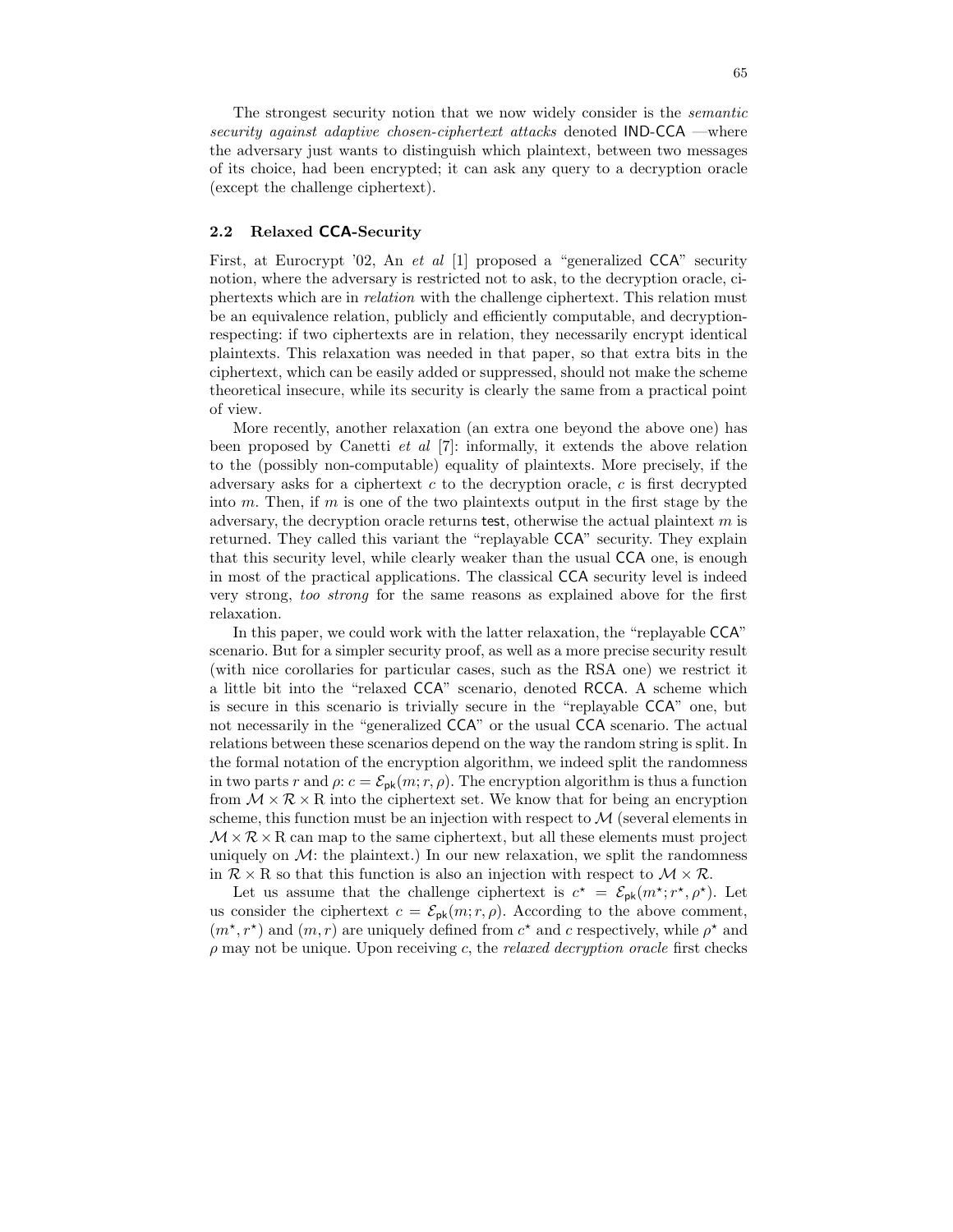whether  $(m^*, r^*) = (m, r)$  in which case it outputs test. Otherwise, it outputs m.

Definition 2 (Relaxed CCA). In the "relaxed CCA" scenario, an adversary has an unlimited access to the relaxed decryption oracle.

Property 3. Security in the "relaxed CCA" scenario implies security in the "replayable CCA" one.

Proof. As already noticed, this is a trivial relation, since the decryption oracle in the latter scenario can be easily simulated by the relaxed decryption oracle: if its output is test, this value is forwarded, else the returned plaintext  $m$  is compared to the output of the adversary at the end of the first stage. According to the result of the comparison, either a test-answer is also given (if  $m \in \{m_0, m_1\}$ ), or  $\boldsymbol{m}.$ 

This property was just to make clear that we do not relax more the CCA security, but still keep it beyond what is clearly acceptable for practical use. Namely, note that if  $R$  is the empty set, then the RCCA scenario is exactly the usual CCA one: if f is a permutation from E onto F (the RSA case.)

# 3 OAEP 3-Round: A General and Efficient Padding

### 3.1 The Basic Primitive

Our goal is to prove that OAEP 3-round can be used with a large class of one-way functions. More precisely, we need an injective probabilistic trapdoor one-way function family  $(\varphi_{\text{pk}})_{\text{pk}}$  from a set  $E_{\text{pk}}$  to a set  $F_{\text{pk}}$ , respectively to the index pk: almost any encryption primitive, where the plaintext set is denoted  $E_{\text{pk}}$  and the ciphertext set is denoted  $F_{\text{pk}}$ , is fine: for any parameter pk (the public key), there exists the inverse function  $\psi_{\mathsf{sk}}$  (where sk is the private key) which returns the pre-image in  $E_{pk}$ . An injective *probabilistic* trapdoor one-way function f from E to F is actually a function  $f : E \times R \to F$ , which takes as input a pair  $(x, \rho)$  and outputs  $y \in F$ . The element x lies in E and is the important input,  $\rho$  is the random string in R which makes the function to be probabilistic. Injectivity means that for any  $y$  there is at most one  $x$  (but maybe several  $\rho$ ) such that  $y = f(x, \rho)$ . The function g which on input y outputs x is the inverse of the probabilistic function  $f$ . Clearly, we need the function  $f$  to be efficiently computable, but the one-wayness means that computing the unique  $x$ (if it exists) such that  $y = f(x, \rho)$  is intractable (unless one knows the trapdoor g.) These are the basic requirement for an asymmetric encryption primitive. But for our construction to work, we need two additional properties:

- the function  $f : E \times R \to F$  is a bijection;
- without knowing the trapdoor, it is intractable to invert f in E, even for an adversary which has access to the decisional oracle  $\mathsf{Same}_f(y, y')$  which answers whether  $g(y) = g(y')$ .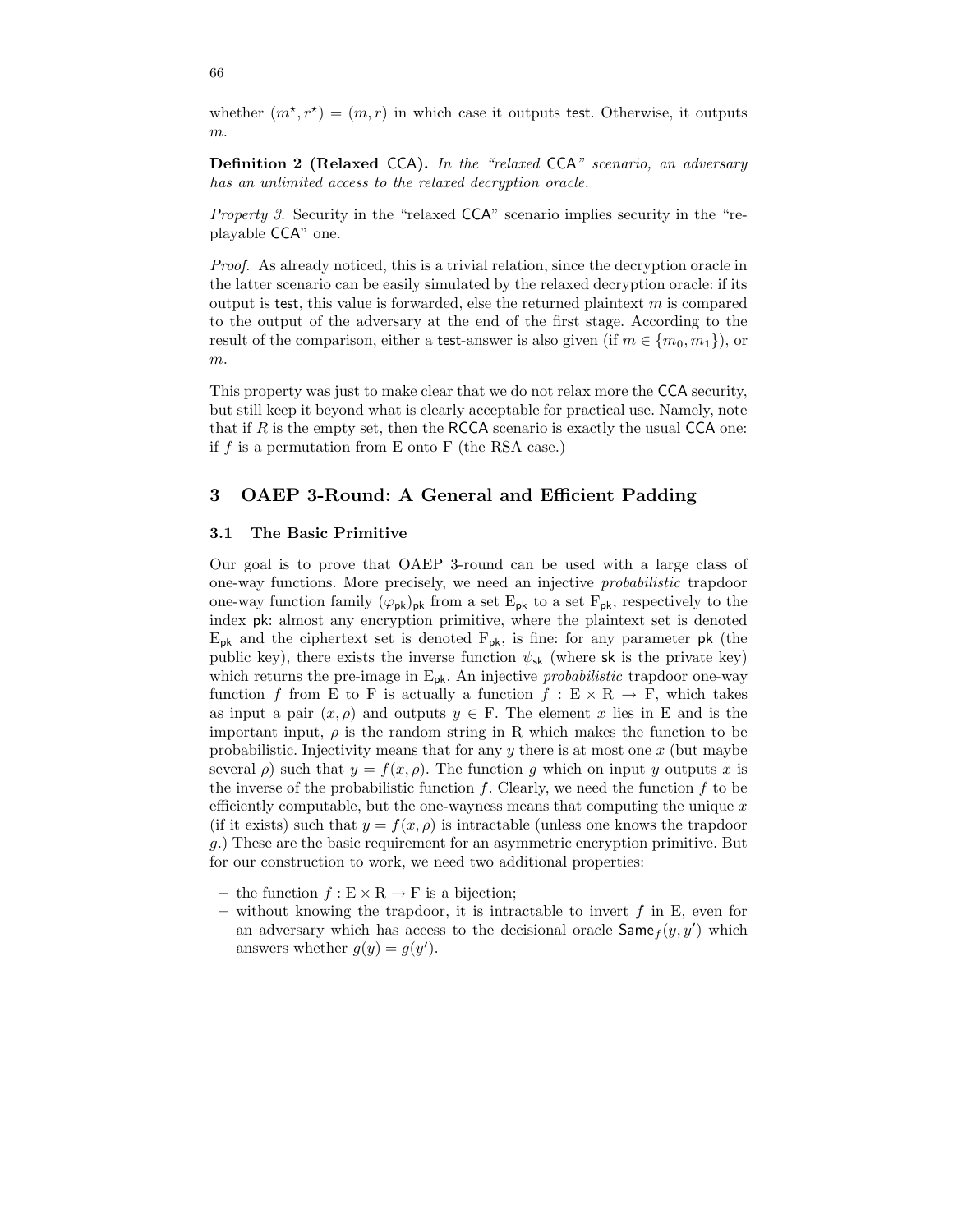The latter property is exactly the "gap problem" notion, which is defined by the following success probability  $\mathsf{Succ}^{\mathsf{gap}}_f(t,q)$ , for any adversary A whose running time is limited by  $t$ , and the number of queries to the decisional oracle Same<sub>f</sub> is upper-bounded by  $q$ :

$$
\mathsf{Succ}^{\mathsf{gap}}_f(t,q) = \max_{\mathcal{A}} \{x \stackrel{R}{\leftarrow} \mathcal{E}, \rho \stackrel{R}{\leftarrow} \mathcal{R}, y = f(x,\rho) : \mathcal{A}^{\mathsf{Same}_f}(y) = x\}.
$$

For a family of functions, this success probability includes the random choice of the keys in the probability space, and assumes the inputs randomly drawn from the appropriate sets, hence the notation  $\mathsf{Succ}^{\mathsf{gap}}_{\varphi}(t,q)$  for a family  $(\varphi_{\mathsf{pk}})_{\mathsf{pk}}$ .

#### 3.2 Examples

Let us see whether the two above additional properties are restrictive or not in practice:

- The first example is clearly the RSA permutation [26], where for a given public key  $\mathsf{pk} = (n, e)$ , the sets are  $E = F = \mathbb{Z}_n^*$  and R is the empty set. Then, this is clearly an injective (but deterministic) function, which is furthermore a bijection. Because of the determinism, the decisional oracle  $\mathsf{Same}(y, y')$ simply checks whether  $y = y'$ : the gap problem is thus the classical RSA problem.
- The goal of our extension of OAEP is to apply it to the famous ElGamal encryption [9] in a cyclic group  $G$  of order q, generated by g. Given a public key  $\mathsf{pk} = y \in \mathbb{G}$ , the sets are  $E = \mathbb{G}$ ,  $R = \mathbb{Z}_q$  and  $F = \mathbb{G} \times \mathbb{G}$ :  $\varphi_y(x, \rho) =$  $(g^{\rho}, x \times y^{\rho})$ , which is a probabilistic injection from E onto F, and a bijection from  $E \times R$  onto F. About the decisional oracle, it should check, on inputs  $(a = g^{\rho}, b = x \times y^{\rho})$  and  $(a' = g^{\rho'}, b' = x' \times y^{\rho'}),$  whether  $x = x'$ , which is equivalent to decide whether  $(g, y, a'/a = g^{\rho' - \rho}, b'/b = (x'/x) \times y^{\rho' - \rho})$ is a Diffie-Hellman quadruple: the gap problem is thus the well-known Gap Diffie-Hellman problem [18, 19].
- One can easily see that the Paillier's encryption [20] also fits this formalism.

#### 3.3 Description of OAEP 3-Round

Notations and Common Parameters. For a simpler presentation, and an easy to read analysis, we focus on the case where  $E = \{0, 1\}^n$  (is a binary set). A similar analysis as in [21] could be performed to deal with more general sets. On the other hand, any function can be mapped into this formalism at some low cost [2].

The encryption and decryption algorithms use three hash functions:  $\mathcal{F}, \mathcal{G},$  $H$  (assumed to behave like random oracles in the security analysis) where the security parameters satisfy  $n = k + \ell$ :

$$
\mathcal{F}: \{0,1\}^k \to \{0,1\}^\ell \qquad \mathcal{G}: \{0,1\}^\ell \to \{0,1\}^k \qquad \mathcal{H}: \{0,1\}^k \to \{0,1\}^\ell.
$$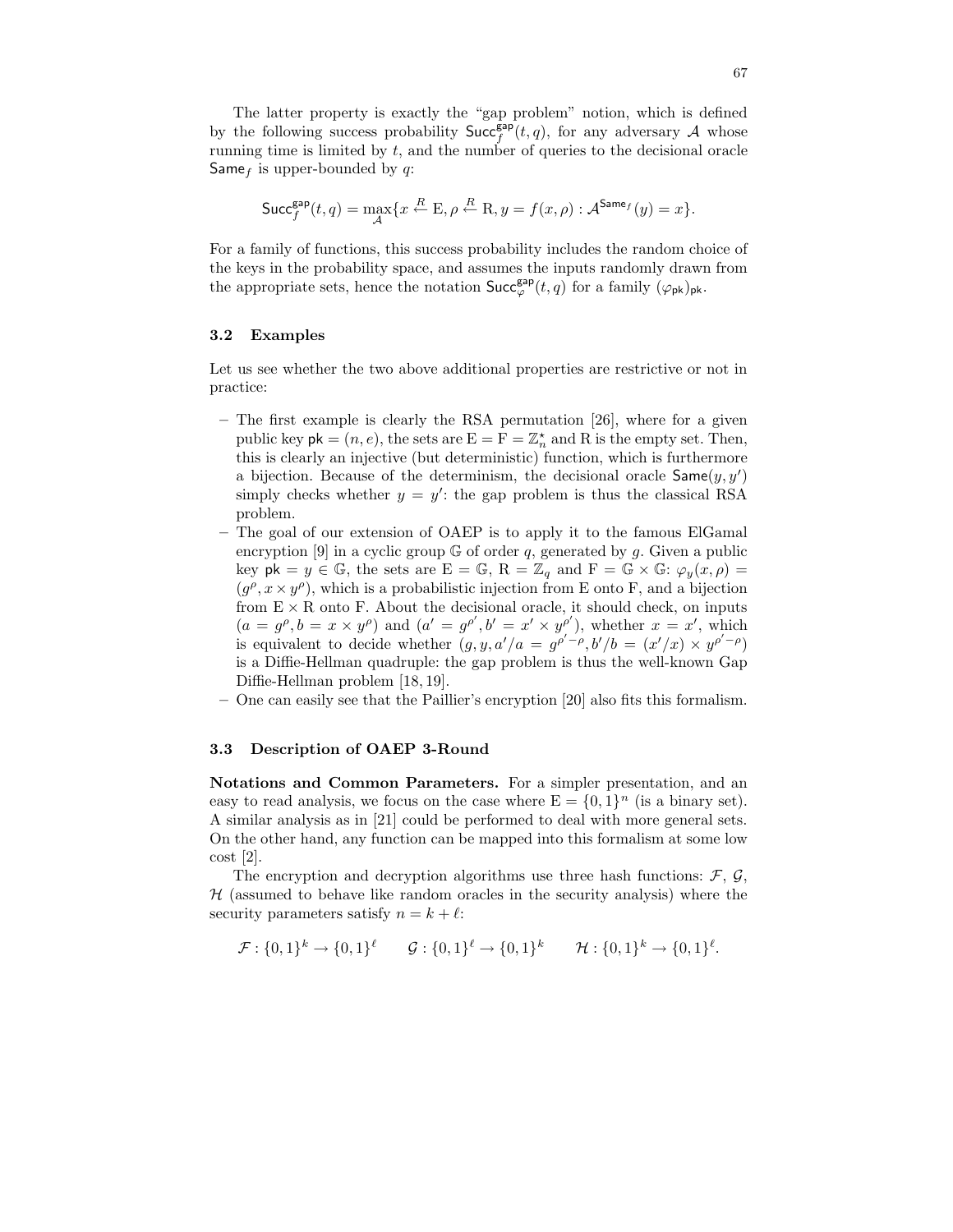The encryption scheme uses any probabilistic injection family  $(\varphi_{\rm pk})_{\rm pk}$ , whose inverses are respectively denoted  $\psi_{\rm sk}$ , where sk is the private key associated to the public key pk. The symbol " $\mathbf{w}$ " denotes the bit-string concatenation and identifies  $\{0,1\}^k \times \{0,1\}^{\ell}$  to  $\{0,1\}^n$ .

**Encryption Algorithm.** The space of the plaintexts is  $\mathcal{M} = \{0, 1\}^{\ell}$ , the encryption algorithm uses random coins, from two distinct sets  $r \in \mathcal{R} = \{0,1\}^k$ and  $\rho \in \mathbb{R}$ , and outputs a ciphertext c into F: on a plaintext  $m \in \mathcal{M}$ , one computes

$$
s = m \oplus \mathcal{F}(r) \qquad t = r \oplus \mathcal{G}(s) \qquad u = s \oplus \mathcal{H}(t) \qquad c = \varphi_{\mathsf{pk}}(t||u,\rho).
$$

**Decryption Algorithm.** On a ciphertext c, one first computes  $t||u = \psi_{sk}(c)$ , where  $t \in \{0,1\}^k$  and  $u \in \{0,1\}^{\ell}$ , and then

$$
s = u \oplus \mathcal{H}(t) \qquad r = t \oplus \mathcal{G}(s) \qquad m = s \oplus \mathcal{F}(r).
$$

# 4 Security Result

In this section, we state and prove the security of this construction. A sketch is provided in the body of the paper, the full proof can be found in the full version [22].

Theorem 4. Let A be an IND-RCCA adversary against the OAEP 3-round construction with any trapdoor one-way probabilistic function family  $(\varphi_{pk})_{pk}$ , within time  $\tau$ . Let us assume that after  $q_f$ ,  $q_g$ ,  $q_h$  and  $q_d$  queries to the random oracles F, G and H, and the decryption oracle respectively, its advantage  $\text{Adv}_{\text{oaep-3}}^{inter}(\tau)$ is greater than  $\varepsilon$ . Then,  $\text{Succ}^{\text{gap}}_{\varphi}(\tau', q_d(q_gq_h + q_d))$  is upper-bounded by

$$
\frac{\varepsilon}{2} - q_d^2 \times \left(\frac{1}{2^{\ell}} + \frac{6}{2^k}\right) - (4q_d + 1) \times \left(\frac{q_g}{2^{\ell}} + \frac{q_f}{2^k}\right) - q_d \times \frac{q_f + 1}{2^k},
$$

with  $\tau' \leq \tau + (q_f + q_g + q_h + q_d)T_{lu} + q_d^2T_{\text{Same}} + (q_d + 1)q_gq_h(T_\varphi + T_{\text{Same}})$ , where  $T_{\varphi}$  is the time complexity for evaluating any function  $\varphi_{\rm pk}$ ,  $T_{\rm Same}$  is the time for the decisional oracle Same<sub> $\varphi_{pk}$ </sub> to give its answer, and  $T_{lu}$  is the time complexity for a look up in a list.

#### 4.1 Trapdoor Permutations

Before proving this general result, let us consider the particular case where  $\varphi_{\text{pk}}$  is a permutation from  $E$  onto  $F$  (i.e., a deterministic function.) The general result has indeed several drawbacks:

– the reduction cost introduces a cubic factor  $q_d q_q q_h$  which implies larger keys for achieving a similar security level as for some other constructions;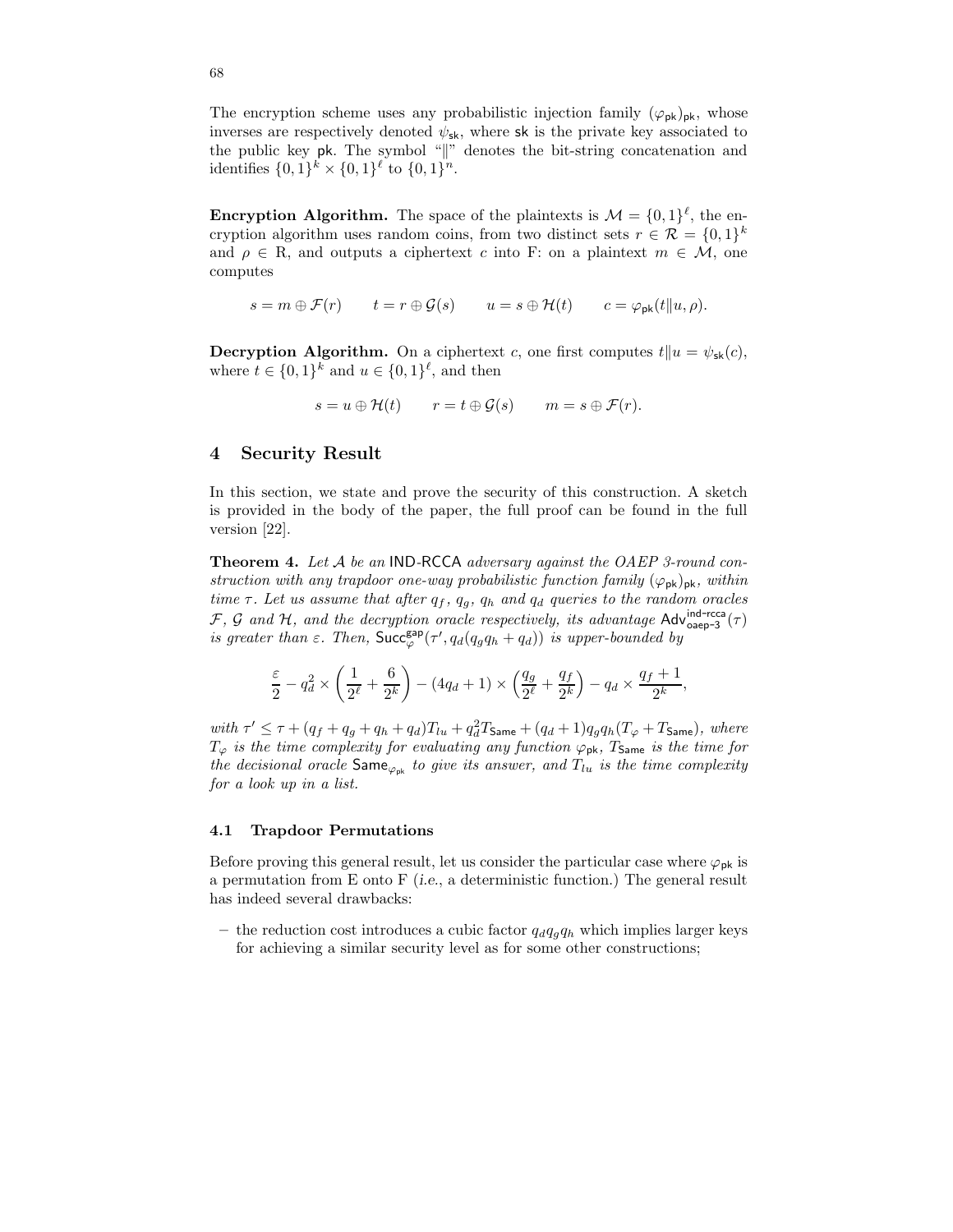- the security relies on a gap problem, which is a strong assumption in many cases;
- and we cannot achieve the usual IND-CCA security level.

These drawbacks are acceptable as the price of generality: this becomes one of the best padding for ElGamal or Paillier strongly secure variants. However, for trapdoor permutations, such as RSA, several OAEP variants achieve much better efficiency.

But one should interpret the above result in this particular case: first, the gap-problem becomes the classical one-wayness, since the decisional oracle is simply the equality test; Furthermore, the RCCA scenario becomes the classical CCA one; Finally, because of the determinism of the permutation, with proper bookkeeping, one can avoid the cubic factor, and fall back to the usual quadratic factor  $q_{q}q_{h}$ , as for any OAEP-like constructions (OAEP+, SAEP and SAEP+). Then, one can claim a much better security result:

Theorem 5. Let A be an IND-CCA adversary against the OAEP 3-round construction with a trapdoor one-way permutation family  $(\varphi_{\rm pk})_{\rm pk}$ , within time  $\tau$ . Let us assume that after  $q_f$ ,  $q_g$ ,  $q_h$  and  $q_d$  queries to the random oracles  $\mathcal{F}$ ,  $\mathcal{G}$  and H, and the decryption oracle respectively, its advantage  $\text{Adv}_{\text{oaep-3}}^{\text{intra}}(\tau)$  is greater than  $\varepsilon$ . Then,  $\text{Succ}^{\text{ow}}_{\varphi}(\tau')$  is upper-bounded by

$$
\frac{\varepsilon}{2}-q_d^2\times\left(\frac{1}{2^\ell}+\frac{6}{2^k}\right)-(4q_d+1)\times\left(\frac{q_g}{2^\ell}+\frac{q_f}{2^k}\right)-q_d\times\frac{q_f+1}{2^k},
$$

with  $\tau' \leq \tau + (q_f + q_g + q_h + q_d)T_{lu} + q_g q_h T_{\varphi}$ , where  $T_{\varphi}$  is the time complexity for evaluating any function  $\varphi_{\rm pk}$  and  $T_{lu}$  is the time complexity for a look up in a list.

### 4.2 Sketch of the Proof

The proof is very similar to the one in [21], but the larger class (injective probabilistic functions), and the improved security result (relative to the one-wayness) make some points more intricate: for a permutation  $f$ , each value  $x$  maps to a unique image  $y = f(x)$ ; whereas for a function f, each value x maps to several images  $y = f(x, \rho)$ , according to the random string  $\rho$ . Consequently, when used as an asymmetric encryption primitive, the adversary may have the ability to build another y' whose pre-image is identical to the one of y:  $x = g(y) = g(y')$ . Such a query to the decryption oracle is not excluded in the CCA scenario, while we may not be able to either detect or answer. Hence the relaxed version of chosen-ciphertext security, and the decisional oracle  $\mathsf{Same}_f$ : the latter helps to detect ciphertexts with identical pre-images, the relaxed scenario gives the ability to answer test in this case. Granted the decisional oracle  $\mathsf{Same}_f$ , we can also detect whether a decryption query  $c$  has the same pre-image as a previous decryption query  $c'$  in which case we output the same plaintext. If it is a really new ciphertext, by using again the decisional oracle  $\mathsf{Same}_f$ , we can check whether s and t have both been asked to  $\mathcal G$  and  $\mathcal H$ , respectively, which immediately leads to the plaintext m. In the negative case, a random plaintext can be safely returned.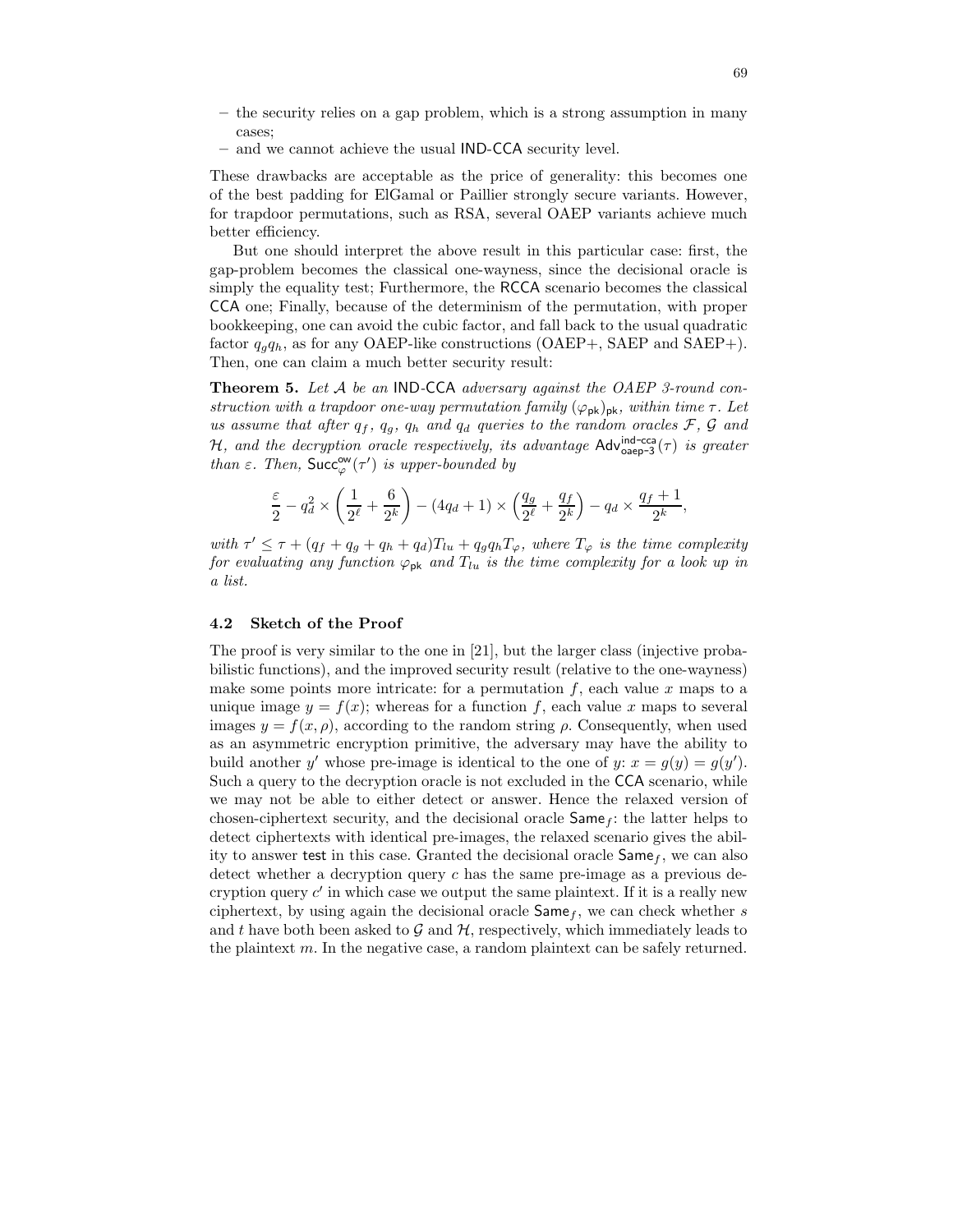### 4.3 More Details

The full proof can be found in the full version [22], but here are the main steps, since the proof goes by successive games in order to show that the above decryption simulation is almost indistinguishable for the adversary. Then, a successful IND-RCCA adversary can be easily used for inverting the one-way function.

 $\mathbf{G}_0$ : We first start from the real IND-RCCA attack game.

 $\mathbf{G}_1-\mathbf{G}_2$ : We then simulate the view of the adversary, first, as usual with lists for the random oracles and the decryption oracle (see figures 1 and 2.)

We then modify the generation of the challenge ciphertext, using a random mask  $f^*$ , totally independent of the view of the adversary: the advantage of any adversary is then clearly zero. The plaintext is indeed unconditionally hidden.

The only way for any adversary to detect this simulation is to ask  $\mathcal{F}(r^*)$  and then detect that the answer differs from any possible  $f^*$ . We are thus interested in this event, termed AskF, which denotes the event that  $r^*$  is asked to  $\mathcal{F}$ .

The main difference with the OAEP 2-round construction, as shown by Shoup with his counter-example [28], is that here an adversary cannot make another ciphertext with the same  $r$  as  $r^*$ , in the challenge ciphertext, but either by chance, or if it had asked for *both*  $G(s^*)$  and  $H(t^*)$ . We now try to show this fact.

 $\mathbf{G}_3-\mathbf{G}_8$ : We thus modify the decryption process so that it makes no new query to  $\mathcal G$ and  $H$ . The sequence of games leads to the following new rules:

 $\blacktriangleright$ Rule Decrypt-no $\mathsf{T}^{(8)}$ 

Choose  $m \stackrel{R}{\leftarrow} \{0,1\}^{\ell}$ .

 $\blacktriangleright$ Rule Decrypt-TnoS<sup>(8)</sup>

Choose  $m \stackrel{R}{\leftarrow} \{0,1\}^{\ell}$ .

 $\blacktriangleright$ Rule Decrypt-TSnoR<sup>(8)</sup>

If  $s = s^*$  but  $s^*$  has not been directly asked by the adversary yet:  $m \stackrel{R}{\leftarrow} \{0,1\}^{\ell}$ .

Else, one chooses  $m \stackrel{R}{\leftarrow} \{0,1\}^{\ell}$ , computes  $f = m \oplus s$  and adds  $(r, f)$  in F-List.

 $\blacktriangleright$ Rule EvalGAdd<sup>(8)</sup>

For each  $(t, h) \in \mathcal{H}$ -List and each  $(m, c) \in \mathcal{D}$ -List, choose an arbitrary random  $\rho \in \mathbb{R}$  and ask for  $(c, c' = \varphi_{\mathsf{pk}}(t || h \oplus s, \rho))$ to the decisional oracle  $\mathsf{Same}_{\varphi_{\mathsf{pk}}}$ . If the record is found (the decisional oracle  $\mathsf{Same}_{\varphi_{\mathsf{pk}}}$  answers "yes"), we compute  $r =$  $t \oplus g$  and  $f = m \oplus s$ , and finally add  $(r, f)$  in F-List.

Some bad cases may appear, which make our simulation to fail. But they are very unlikely, we thus can safely cancel executions, applying the following rule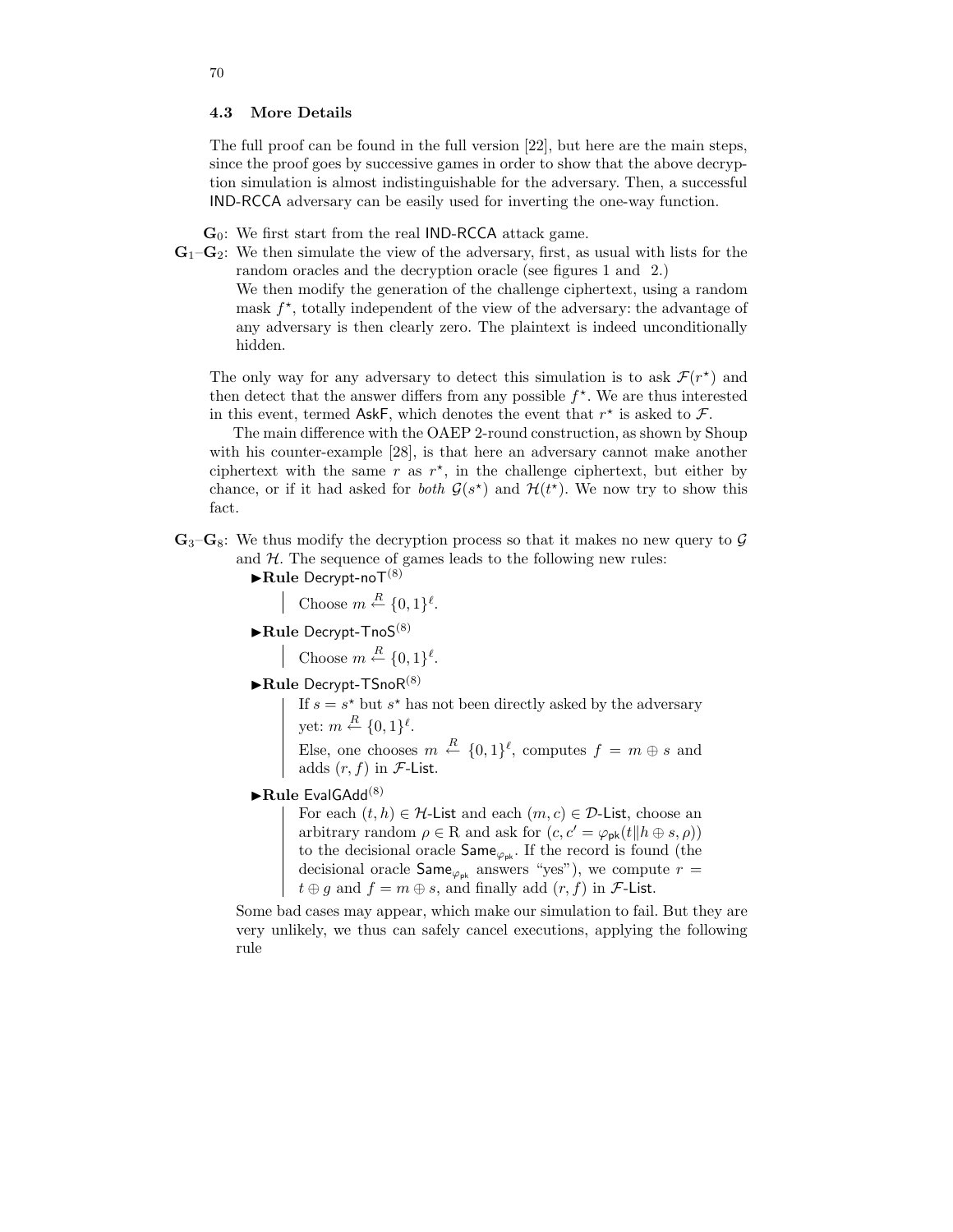```
Query \mathcal{F}(r): if a record (r, f) appears in \mathcal{F}-List, the answer is f.
and H Oracles
{\cal H} Oracles
       Otherwise the answer f is chosen randomly in \{0,1\}^k and the record (r, f) is
       added in F-List.<br>Query \mathcal{G}(s): if a record (s, g) appears in G-List, the answer is g.
       Otherwise the answer g is chosen randomly in \{0,1\}^{\ell} and the record (s,g) is
       added in G-List.
\mathcal{F},\, \mathcal{G} i
          \blacktrianglerightRule EvalGAdd<sup>(1)</sup>
                Do nothing % To be defined later
       Query \mathcal{H}(t): if a record (t, h) appears in \mathcal{H}\text{-List}, the answer is h.
       Otherwise the answer h is chosen randomly in \{0,1\}^k and the record (t,h) is
      added in H-List.
       Query \mathcal{D}_{sk}(c): first, if we are in the second stage (the challenge c^* as been
\mathcal D Oracle
       defined), ask for (c, c^*) to the decisional oracle \mathsf{Same}_{\varphi_{\mathsf{pk}}}. In case of positive
Oracl
      decision, the answer is test.
       Else, for each (m', c') in D-List, ask for (c, c') to the decisional oracle \mathsf{Same}_{\varphi_{\mathsf{pk}}}.
\overline{a}In case of a positive decision, the answer is the corresponding m'.
       Otherwise, the answer m is defined according to the following rules:
          \blacktriangleright Rule Decrypt-Init<sup>(1)</sup>
                Compute t||u = \psi_{\rm sk}(c);Look up for (t, h) \in \mathcal{H}-List:
         • if the record is found, compute s = u \oplus h.
            Look up for (s, g) \in \mathcal{G}-List:
               ∗ if the record is found, compute r = t \oplus g.
                  Look up for (r, f) \in \mathcal{F}-List:
                      · if the record is found
                            \blacktriangleright {\bf Rule} Decrypt-TSR^{(1)}h = H(t),
                                      s = u \oplus h, \quad g = \mathcal{G}(s),r = t \oplus g, f = \mathcal{F}(r),
                                     m = s \oplus f.
                      · else
                            \blacktriangleright \mathbf{Rule} \ \mathsf{Decrypt}\text{-}\mathsf{TSnoR}^{(1)}same as rule \mathsf{Decrypt}\text{-}\mathsf{TSR}^{(1)}.∗ else
                      \blacktriangleright Rule Decrypt-TnoS<sup>(1)</sup>
                                same as rule Decrypt-TSR^{(1)}.
         • else
               \blacktriangleright Rule Decrypt-no\mathsf{T}^{(1)}same as rule \mathsf{Decrypt}\text{-}\mathsf{TSR}^{(1)}.Answer m and add (m, c) to D-List.
```
Fig. 1. Formal Simulation of the IND-RCCA Game: Oracles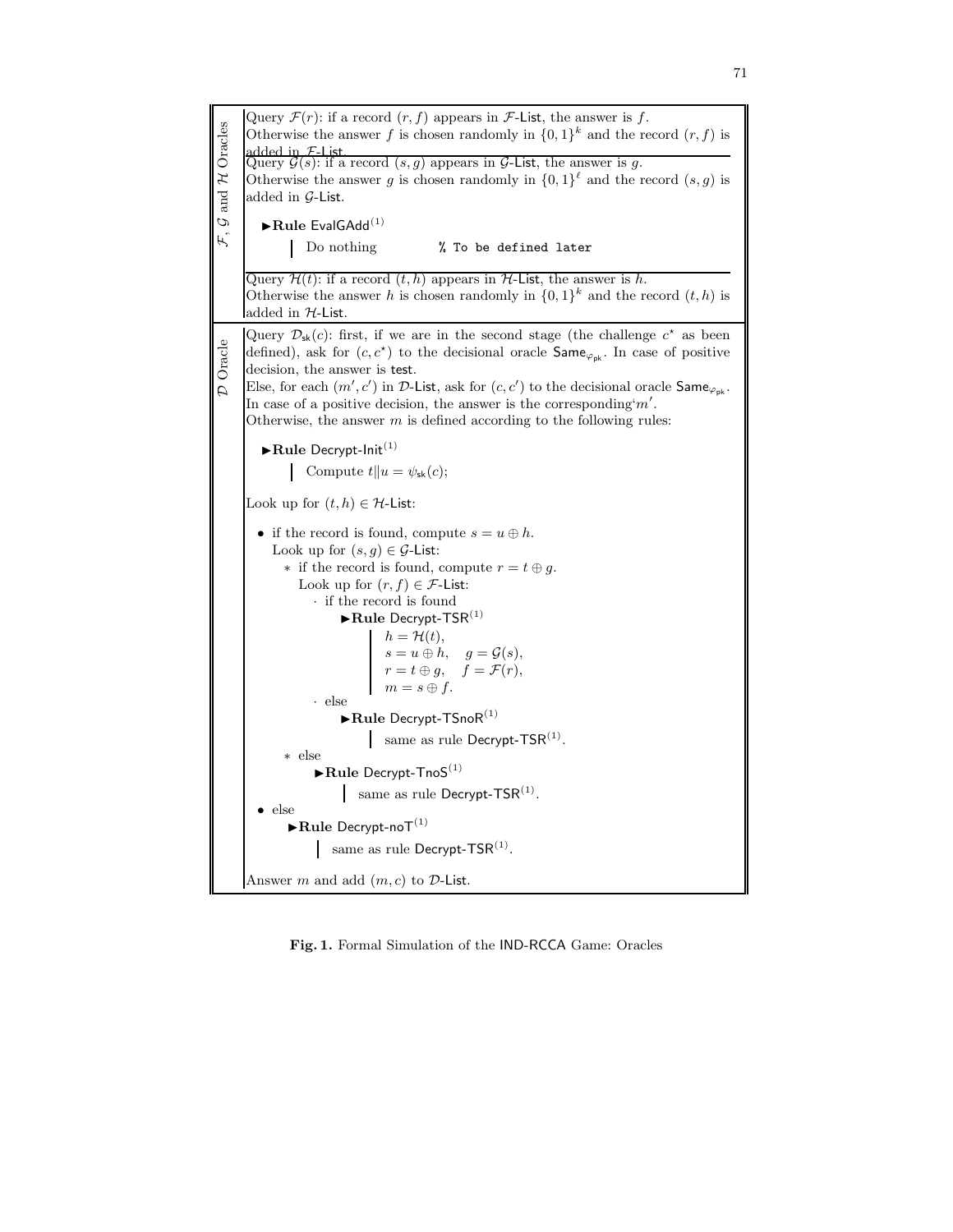For two messages  $(m_0, m_1)$ , flip a coin b and set  $m^* = m_b$ , choose randomly Challenger Challenger  $r^*$  then answer  $c^*$  where  $\blacktriangleright$  Rule Chal<sup>(1)</sup>  $f^* = \mathcal{F}(r^*), \quad s^* = m^* \oplus f^*,$  $g^* = \mathcal{G}(s^*), \quad t^* = r^* \oplus g^*,$  $h^* = \mathcal{H}(t^*), \quad u^* = s^* \oplus h^*.$  $\blacktriangleright$  Rule ChalC<sup>(1)</sup> and  $c^* = \varphi_{\text{pk}}(t^* || u^*, \rho^*),$  for random string  $\rho^*$ .



 $\blacktriangleright$ Rule Abort<sup>(8)</sup>

Abort and output a random bit:

- If  $s^*$  has been asked to  $\mathcal G$  by the adversary, while the latter did not ask for  $\mathcal{H}(t^*)$ .
- If a Decrypt-TSR/Decrypt-TSnoR rule has been applied with  $t = t^*$ , while  $\mathcal{H}(t^*)$  had not been asked by the adversary yet.
- If a Decrypt-TSR rule has been applied with  $s = s^*$ , while  $G(s<sup>*</sup>)$  had not been asked by the adversary yet.

The remaining bad case (termed AskGHA) is if both  $s^*$  and  $t^*$  have been asked to  $G$  and  $H$  by the adversary. Such a case helps the adversary to distinguish our simulation. On the other hand, this case helps to invert  $\varphi_{\rm nk}$ .

 $\mathbf{G}_9$ : With these new rules for decryption, the simulation of the decryption oracle does not use at all the queries previously asked to  $\mathcal G$  and  $\mathcal H$  by the generation of the challenge, but just the queries directly asked by the adversary, which are available to the simulator (we remind that we are in the random-oracle model.) One can thus make  $g^*$  and  $h^*$  to be values independent to the view of the adversary:

 $\blacktriangleright$ Rule Chal<sup>(9)</sup>

The two values  $r^+ \stackrel{R}{\leftarrow} \{0,1\}^k$  and  $f^+ \stackrel{R}{\leftarrow} \{0,1\}^{\ell}$  are given, as well as  $g^+ \stackrel{R}{\leftarrow} \{0,1\}^k$  and  $h^+ \stackrel{R}{\leftarrow} \{0,1\}^{\ell}$  then  $r^* = r^+,$  $f^* = f^+, s^* = m^* \oplus f^+, g^* = g^+, t^* = r^+ \oplus g^*, h^* = h^+$ and  $u^* = s^* \oplus h^*$ .

And then the decryption oracle can be simply replaced by the classical plaintext-extractor which looks up in the lists  $G$ -List and  $H$ -List (which only contain the queries directly asked by the adversary) to obtain the values  $(s, g)$  and  $(t, h)$  which match with  $c = \varphi_{\rm pk}(t \| s \oplus h, \rho)$ , using the decisional oracle Same<sub> $\varphi_{nk}$ </sub>, but without using anymore  $\psi_{sk}$ . In case of failure, one answers a random plaintext m.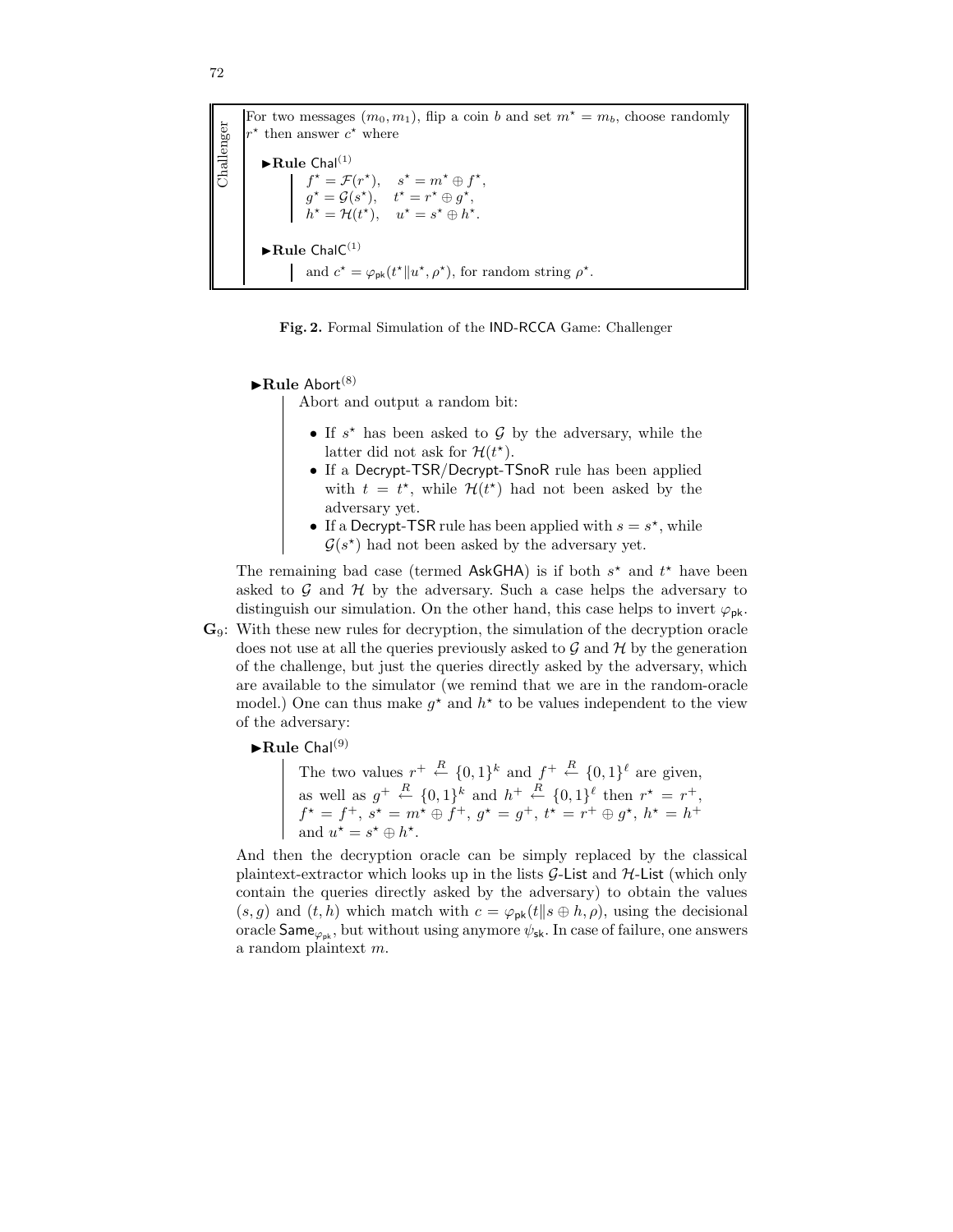We simply conclude, since our reduction does not use any oracle, but can answer any query of the adversary, in an indistinguishable way, unless the bad case AskGHA happens: in which case we have inverted  $\varphi_{sk}$ .

The time complexity of one simulation is thus upper-bounded by  $q_qq_h \times$  $(T_{\varphi} + T_{\text{Same}})$ , where  $T_{\varphi}$  is the time to evaluate one function in the  $\varphi$  family, and  $T_{\text{Same}}$  the time for the decisional oracle, plus the initial look up in the  $D$ -List:  $T_{lu} + q_dT_{\text{Same}}$ . Thus the global running time is bounded by (including all the list look up):

$$
\tau' \leq \tau + q_d q_g q_h \times (T_{\varphi} + T_{\mathsf{Same}}) + q_d^2 \times T_{\mathsf{Same}} + (q_f + q_g + q_h + q_d) \times T_{lu}.
$$

In the particular case where  $\varphi_{\text{pk}}$  is a permutation from E onto F (a deterministic one), one can improve it, using an extra list of size  $q_qq_h$ , which stores all the tuples  $(s, g = \mathcal{G}(s), t, h = \mathcal{H}(t), c' = \varphi_{\text{pk}}(t || s \oplus h)).$  The time complexity then falls down to  $\tau + q_q q_h \times T_\varphi + (q_f + q_q + q_h + q_d) \times T_{lu}$ .

## 5 Conclusion

All the OAEP variants [28, 6] applied to RSA, with general exponents (i.e., not Rabin nor  $e = 3$ ) admit, in the best cases, reductions to the RSA problem with a quadratic loss in time complexity [24] – the original OAEP is even worst because of the reduction to the partial-domain case, which requires a more time consuming reduction to the full-domain RSA problem. Furthermore, for a security level in  $2^{-k}$ , a randomness of 2k bits is required, plus a redundancy of k bits.

In this paper, we show that the variant of OAEP with 3 rounds admits a reduction as efficient as the best OAEP variants (to the full-domain RSA, when applied to the RSA family) without having to add redundancy: one can thus earn  $k$  bits. But this is not the main advantage.

Considering any criteria, OAEP with 3 rounds is at least as good as all the other OAEP variants, but from a more practical point of view

- since no redundancy is required, implementation becomes easier, namely for the decryption process [16];
- it applies to more general families than just (partial-domain) one-way trapdoor permutations, but to any probabilistic trapdoor one-way function. It is thus safer to use it with a new primitive [15].

As a conclusion, OAEP with 3 round is definitely the most generic and the simplest padding to use with almost all the encryption primitives.

## References

1. J. H. An, Y. Dodis, and T. Rabin. On the Security of Joint Signatures and Encryption. In Eurocrypt '02, LNCS 2332, pages 83–107. Springer-Verlag, Berlin, 2002.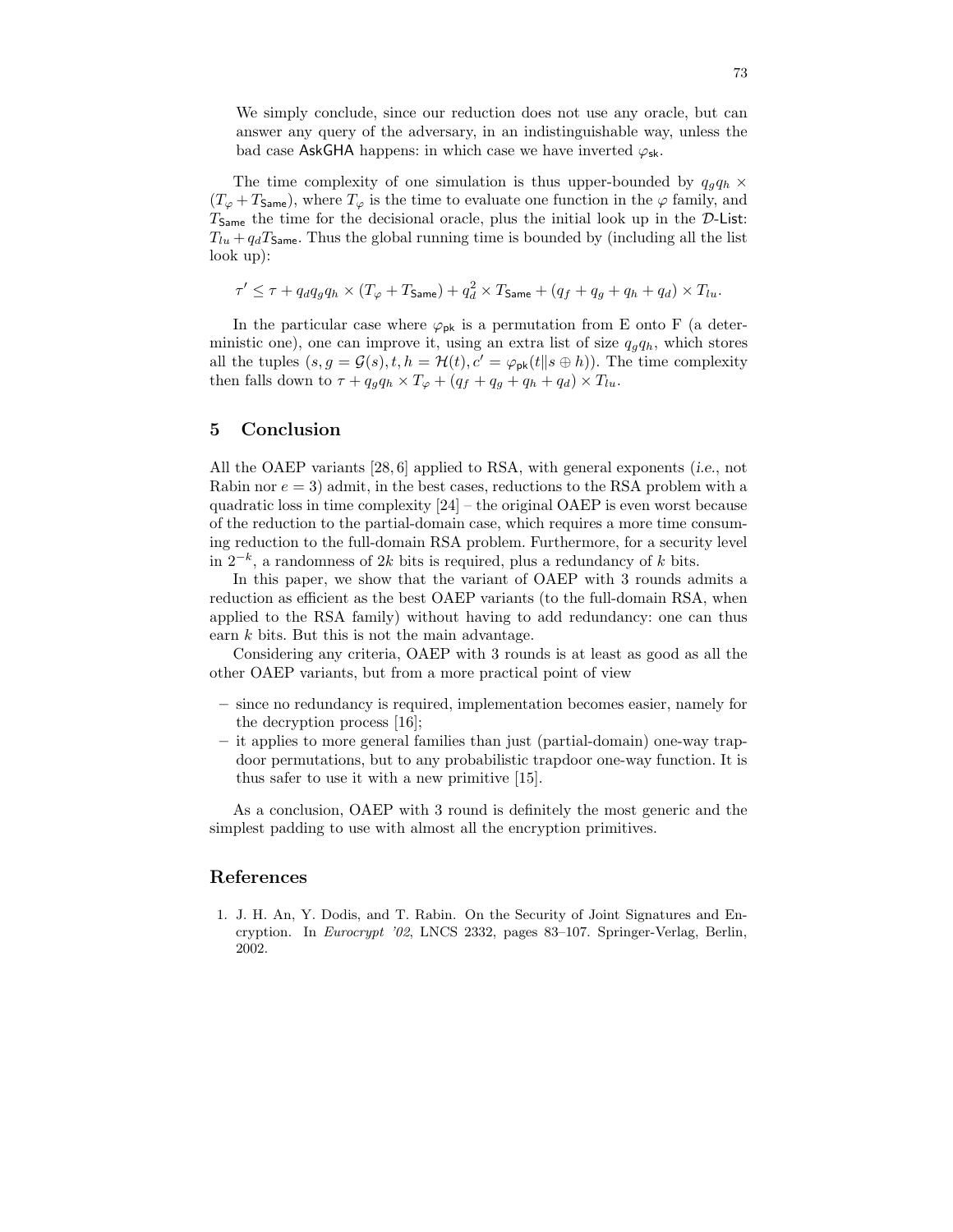- 2. M. Bellare, A. Boldyreva, A. Desai, and D. Pointcheval. Key-Privacy in Public-Key Encryption. In Asiacrypt '01, LNCS 2248, pages 566–582. Springer-Verlag, Berlin, 2001.
- 3. M. Bellare, A. Desai, D. Pointcheval, and P. Rogaway. Relations among Notions of Security for Public-Key Encryption Schemes. In Crypto '98, LNCS 1462, pages 26–45. Springer-Verlag, Berlin, 1998.
- 4. M. Bellare and P. Rogaway. Optimal Asymmetric Encryption How to Encrypt with RSA. In *Eurocrypt '94*, LNCS 950, pages 92–111. Springer-Verlag, Berlin, 1995.
- 5. M. Bellare and A. Sahai. Non-Malleable Encryption: Equivalence between Two Notions, and an Indistinguishability-Based Characterization. In Crypto '99, LNCS 1666, pages 519–536. Springer-Verlag, Berlin, 1999.
- 6. D. Boneh. Simplified OAEP for the RSA and Rabin Functions. In Crypto '01, LNCS 2139, pages 275–291. Springer-Verlag, Berlin, 2001.
- 7. R. Canetti, H. Krawczyk, and J. B. Nielsen. Relaxing Chosen-Ciphertext Security. In Crypto '03, LNCS 2729, pages 565–582. Springer-Verlag, Berlin, 2003.
- 8. D. Dolev, C. Dwork, and M. Naor. Non-Malleable Cryptography. SIAM Journal on Computing, 30(2):391–437, 2000.
- 9. T. El Gamal. A Public Key Cryptosystem and a Signature Scheme Based on Discrete Logarithms. IEEE Transactions on Information Theory, IT–31(4):469– 472, July 1985.
- 10. E. Fujisaki and T. Okamoto. Secure Integration of Asymmetric and Symmetric Encryption Schemes. In Crypto '99, LNCS 1666, pages 537–554. Springer-Verlag, Berlin, 1999.
- 11. E. Fujisaki and T. Okamoto. How to Enhance the Security of Public-Key Encryption at Minimum Cost. IEICE Transaction of Fundamentals of Electronic Communications and Computer Science, E83-A(1):24–32, January 2000.
- 12. E. Fujisaki, T. Okamoto, D. Pointcheval, and J. Stern. RSA–OAEP is Secure under the RSA Assumption. In Crypto '01, LNCS 2139, pages 260–274. Springer-Verlag, Berlin, 2001.
- 13. E. Fujisaki, T. Okamoto, D. Pointcheval, and J. Stern. RSA–OAEP is Secure under the RSA Assumption. Journal of Cryptology, 17(2):81–104, 2004.
- 14. S. Goldwasser and S. Micali. Probabilistic Encryption. Journal of Computer and System Sciences, 28:270–299, 1984.
- 15. E. Jaulmes and A. Joux. A Chosen Ciphertext Attack on NTRU. In Crypto '00, LNCS 1880, pages 20–35. Springer-Verlag, Berlin, 2000.
- 16. J. Manger. A Chosen Ciphertext Attack on RSA Optimal Asymmetric Encryption Padding (OAEP) as Standardized in PKCS #1. In Crypto '01, LNCS 2139, pages 230–238. Springer-Verlag, Berlin, 2001.
- 17. M. Naor and M. Yung. Public-Key Cryptosystems Provably Secure against Chosen Ciphertext Attacks. In Proc. of the 22nd STOC, pages 427–437. ACM Press, New York, 1990.
- 18. T. Okamoto and D. Pointcheval. REACT: Rapid Enhanced-security Asymmetric Cryptosystem Transform. In CT – RSA '01, LNCS 2020, pages 159–175. Springer-Verlag, Berlin, 2001.
- 19. T. Okamoto and D. Pointcheval. The Gap-Problems: a New Class of Problems for the Security of Cryptographic Schemes. In PKC '01, LNCS 1992. Springer-Verlag, Berlin, 2001.
- 20. P. Paillier. Public-Key Cryptosystems Based on Discrete Logarithms Residues. In Eurocrypt '99, LNCS 1592, pages 223–238. Springer-Verlag, Berlin, 1999.